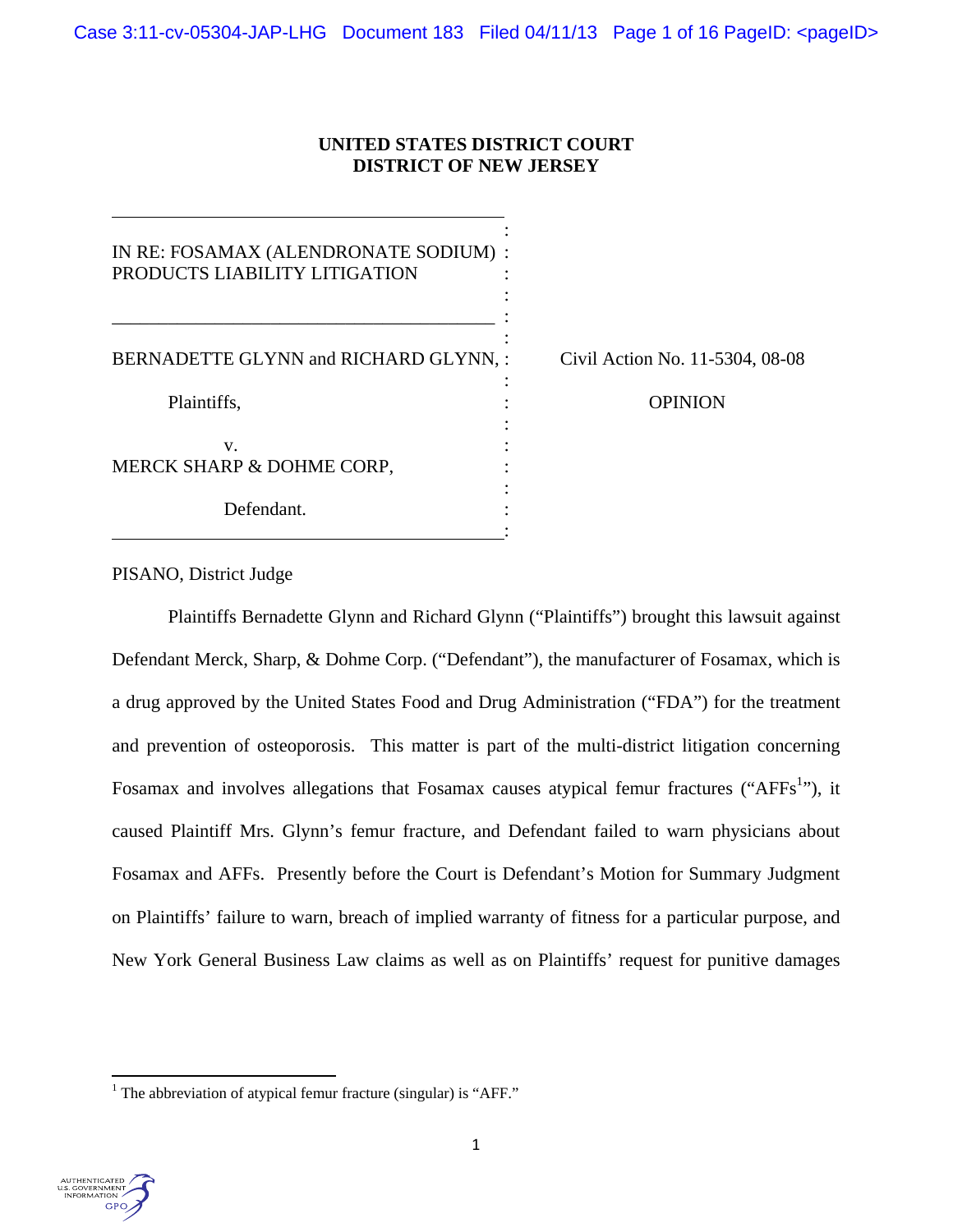[docket  $# 24$ ].<sup>2</sup> This Court heard oral argument on the Motion on March 8, 2013 and April 2, 2013. *See* Fed. R. Civ. P. 78. For the reasons discussed below, this Court will deny the Motion as to the failure to warn, breach of implied warranty of fitness for a particular purpose, and punitive damages claims and grant the Motion as to the New York General Business Law claims.

## **I. BACKGROUND**

## **A. Fosamax and Label Change**

In September 2005, the FDA approved Fosamax for the treatment of osteoporosis in postmenopausal women, and in April 2007, the FDA approved Fosamax for the prevention of osteoporosis in postmenopausal women. Since this time, Fosamax has remained FDA approved for the treatment and prevention of postmenopausal osteoporosis.

On June 13, 2008, a representative from the FDA e-mailed Defendant, stating that the FDA is "aware of reports regarding the occurrence of subtrochanteric hip fractures in patients using bisphosphonates" and is "concerned about this developing safety signal" [docket # 101, Declaration of James E. Cecchi in Support of the Memorandum of Law in Opposition to Defendant's Motion for Summary Judgment ("Cecchi Dec."), Ex. 82]. The FDA requested any investigations Defendant conducted "regarding the occurrence of atypical fractures with bisphosphonate use as well as any investigational plans" and "all hip and femoral fracture case reports" Defendant received. *Id.*

On September 15, 2008, Defendant submitted a Prior Approval Supplement to the FDA, proposing "to add language to both the Precaution and Adverse Reaction/Post-Marketing

<sup>2</sup> Defendant's initially moved for Summary Judgment on several more causes of action [*see* docket # 24], but Plaintiffs decided not to pursue certain claims and only the failure to warn, breach of implied warranty of fitness for a particular purpose, New York General Business Law, and punitive damages claims remain [*see* docket # 95, p. 1, n. 1].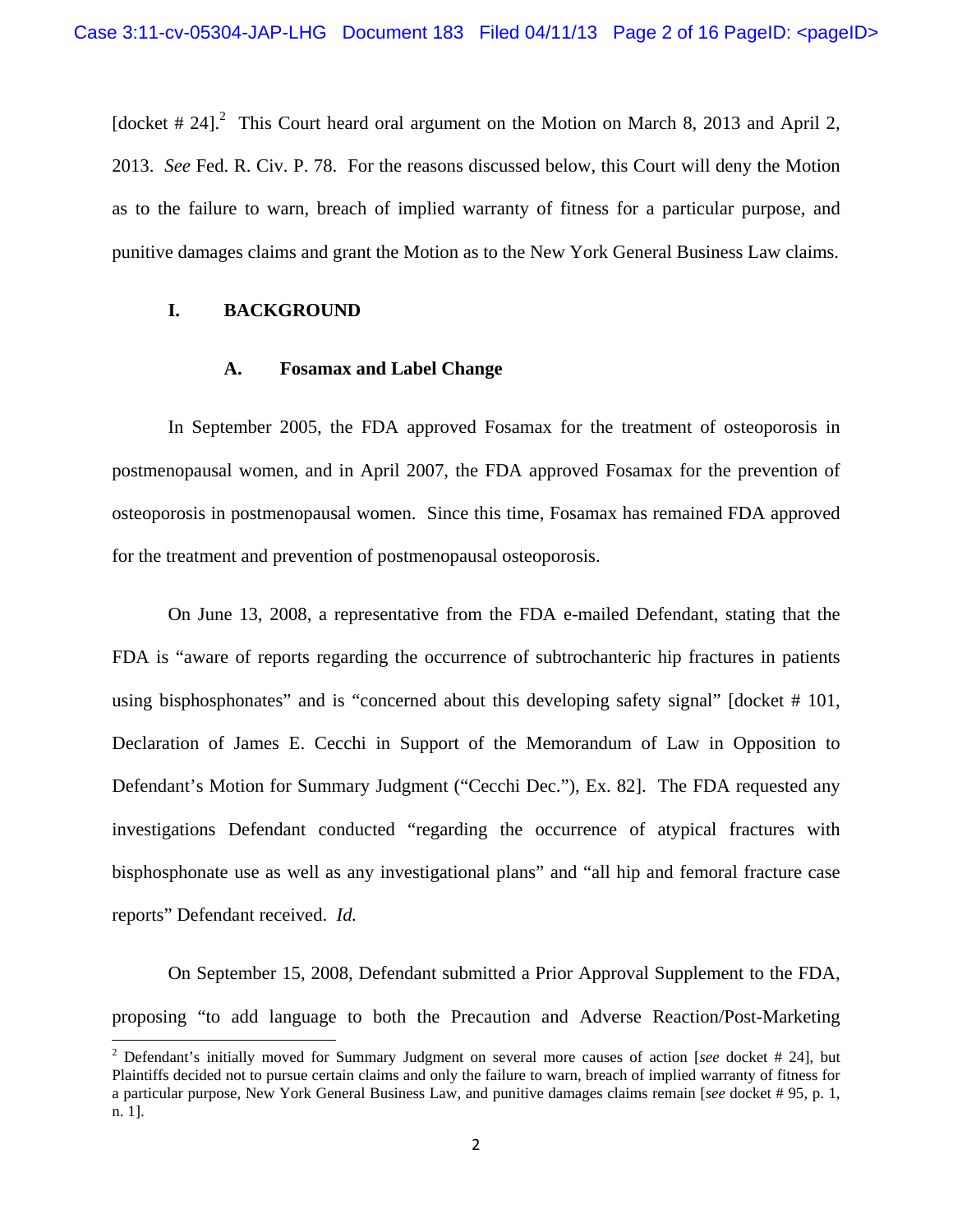Experience section[s] of the label to describe low-energy" femoral fractures of the subtrochanteric region [docket # 27, Declaration of Karen A. Confoy in Support of Defendant's Motion for Summary Judgment ("Confoy Dec."), Ex. 8]. Defendant stated that "[i]t is not possible with the present data to establish whether treatment with" Fosamax increases the risk of these fractures, but because there is a temporal association between these fractures and Fosamax, Defendant thought that it was "important to include an appropriate statement about them in the product label." *Id.* On April 15, 2009, an FDA representative e-mailed Defendant and stated that the proposed label change would be approved for inclusion in the Postmarketing Adverse events section of the label but not in the Precaution section of the label [docket # 101, Cecchi Dec., Ex. 83]. The FDA representative informed Defendant that it would work with Defendant to decide on language to include in the Warnings and Precautions section of the label. *Id.* On May 22, 2009, the FDA formally responded to Defendant's proposed label change, recommending that it add "low energy femoral shaft and subtrochanteric fractures" to the Adverse Reactions, Post-Marketing Experiences subsection of the label; however, the FDA did not approve the inclusion of AFFs in the Precautions section of the label because Defendant's "justification for the proposed PRECAUTIONS section language is inadequate" [docket # 26, Confoy Dec., Ex. 11].

In October 2010, the FDA issued a Drug Safety Communication, warning the public about the risk of AFFs in patients who take bisphosphonates, such as Fosamax, for the prevention and treatment of osteoporosis [docket # 26, Confoy Dec., Ex. 15]. The FDA noted that it would require all bisphosphonate manufacturers to add this information to the Warning and Precautions section of the drug labels and require a new Limitations of Use statement in the Indications and Usage section of the labels because "these atypical fractures may be related to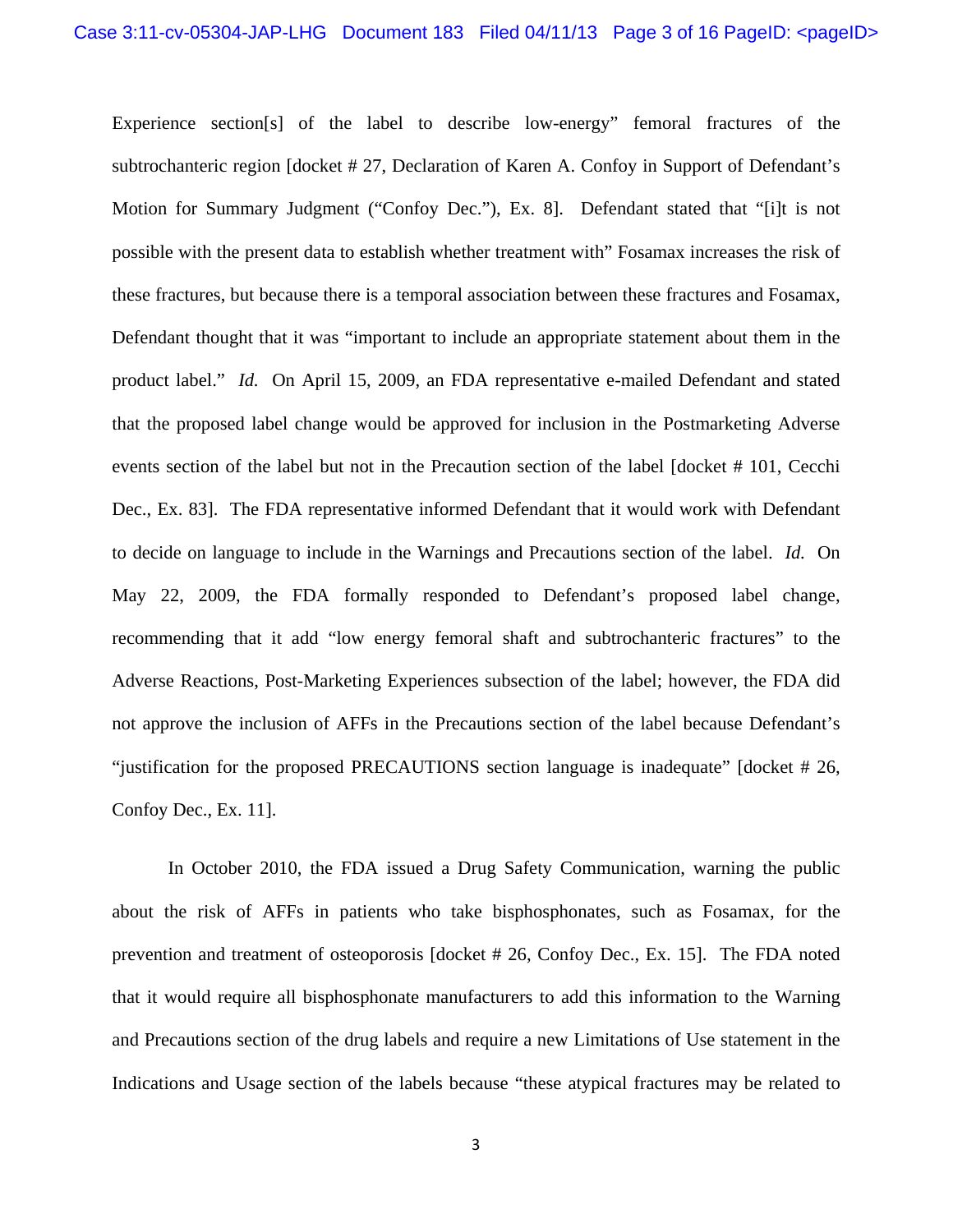long-term . . . bisphosphonate use." *Id.* The current prescribing information for Fosamax includes the following information: "Atypical, low-energy, or low trauma fractures of the femoral shaft have been reported in bisphosphonate-treated patients. . . . Causality has not been established as these fractures also occur in osteoporotic patients who have not been treated with bisphosphonates. Atypical femur fractures $[3]$  most commonly occur with minimal or no trauma to the affected area" [docket # 26, Confoy Dec., Ex. 20].

## **B. Mrs. Glynn's Treatment**

 In 2002, Mrs. Glynn's primary care doctor, Dr. Murat Acemoglu ("Dr. Acemoglu"), requested that she undergo a DEXA scan to measure her bone mineral density. After reviewing the DEXA scan results, Dr. Acemoglu diagnosed her with "osteopenia – osteoporosis" [docket # 27, Confoy Dec., Ex. 27 & 28]. Dr. Acemoglu prescribed Fosamax to Mrs. Glynn but did not give her anything to read about Fosamax at that time [docket # 26, Confoy Dec., Mrs. Glynn Deposition ("Dep."), at 175:25-176:1; docket # 100, Cecchi Dec., Ex. 58]. Mrs. Glynn testified that Dr. Acemoglu told her to take Fosamax once a week, to drink a lot of water when taking it, and not to lie down after taking the pill [docket # 26, Confoy Dec., Ex. 26, Mrs. Glynn Dep., at 175:10-13, 176:8-13]. She read the prescribing information that came with her prescription of

<sup>&</sup>lt;sup>3</sup> In 2010, the American Society for Bone and Mineral Research ("ASBMR") defined AFF by listing its Major Features, which are required to satisfy the definition of AFF, and Minor Features, which may be associated with AFFs but are not required characteristics of them [docket # 26, Confoy Dec., Ex. 13]. The Major Features of an AFF are: (1) that it is "located anywhere along the femur from the distal to the lesser trochanter to just proximal to the supracondylar flare"; (2) "associated with no trauma or minimal trauma, as in a fall from a standing height or less"; (3) transverse or short oblique configuration; (4) noncomminuted; and (5) complete fractures extend through both cortices and may be associated with a medial spike, incomplete fractures involve only the lateral cortex. *Id.* The Minor Features of an AFF are: (1) localized periosteal reaction of the lateral cortex; (2) generalized increase in cortical thickness of the diaphysis; (3) prodromal symptoms such as dull or aching pain in the groin or thigh; (4) bilateral fractures and symptoms; (5) delayed healing; (6) comorbid conditions (e.g., vitamin D deficiency, rheumatoid arthritis, hyposphosphotasia); and (7) use of pharmaceutical agents (e.g., bisphosphonates, glucocorticoids, and proton pump inhibitors). *Id.*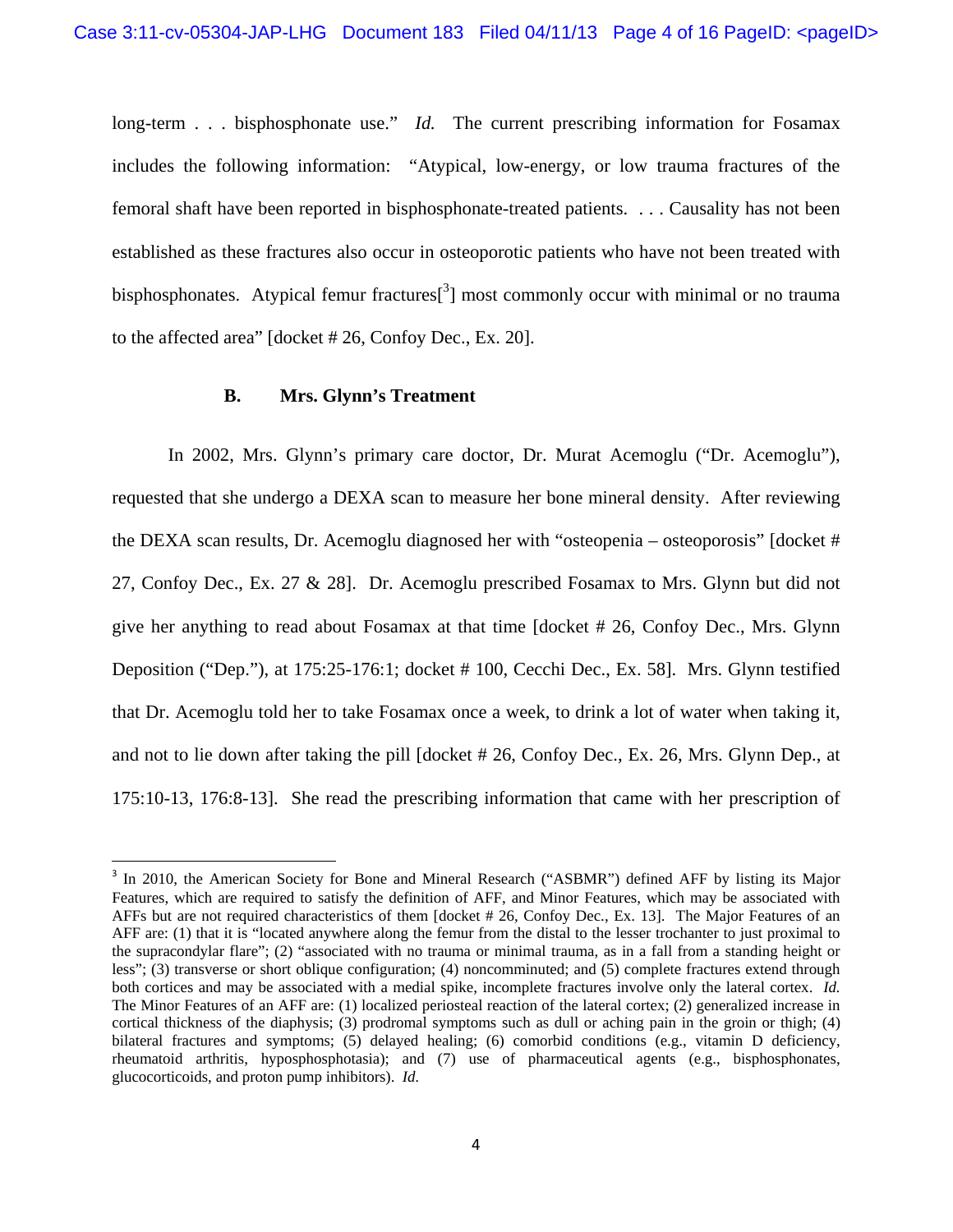Fosamax, although she does not remember "word for word what it said" except that one should not lie down after taking the drug. *Id.* at 176:14-177:2. Mrs. Glynn did not see any advertising for Fosamax. In July 2005, Dr. Acemoglu passed away.

 After Dr. Acemoglu passed away, Mrs. Glynn received primary care treatment from Drs. Jessica Berman ("Dr. Berman") and Adrian Karatnycky ("Dr. Karatnycky") [docket #101, Cecchi Dec., Ex. 69, Dr. Karatnycky's Deposition ("Dr. Karatnycky Dep."), at 97:9-13), and Nurse Darlene Hoffman ("Nurse Hoffman") at Troy Internal Medicine. Additionally, since 1997, Dr. Laura Costello ("Dr. Costello"), an OB/GYN, treated her. Drs. Berman, Costello, and Karatnycky, and Nurse Hoffman each prescribed Mrs. Glynn Fosamax, and she took the drug or a generic version of it until April 2009, when she fractured her femur [docket # 100, Cecchi Dec., Ex. 61 & 62].

Dr. Berman treated Mrs. Glynn once, on August 31, 2005, and she refilled Mrs. Glynn's Fosamax prescription at that time [docket # 100, Cecchi Dec., Ex. 60, Dr. Berman's Deposition ("Berman Dep."), at 6:7-12, 9:1-2, 68:19-69:9]. Dr. Berman testified that her decision to refill Mrs. Glynn's Fosamax prescription was appropriate [docket # 26, Ex. 31, Confoy Dec., Berman Dep., 87:11-14]. She testified that "had [she] known in 2005 when [she] continued M[r]s. Glynn on Fosamax what [she] know[s] today about femur fractures, that information wouldn't have changed [her] decision to continue M[r]s. Glynn on Fosamax." *Id.* at 87:18-88:2. Although Dr. Berman continues to prescribe the generic, alendronate, to patients because "any risks are outweighed by the benefit of reducing a fracture by 50 percent," *id.* at 87:4-10, she no longer prescribes biphosphonates to patients to prevent osteoporosis; she made this change "between three to five years ago" [docket # 100, Cecchi Dec., Ex. 60, Berman Dep., at 36:4-12]. In addition, Dr. Berman now suggests a drug holiday to her patients after five years. *Id.* at 50:2-4.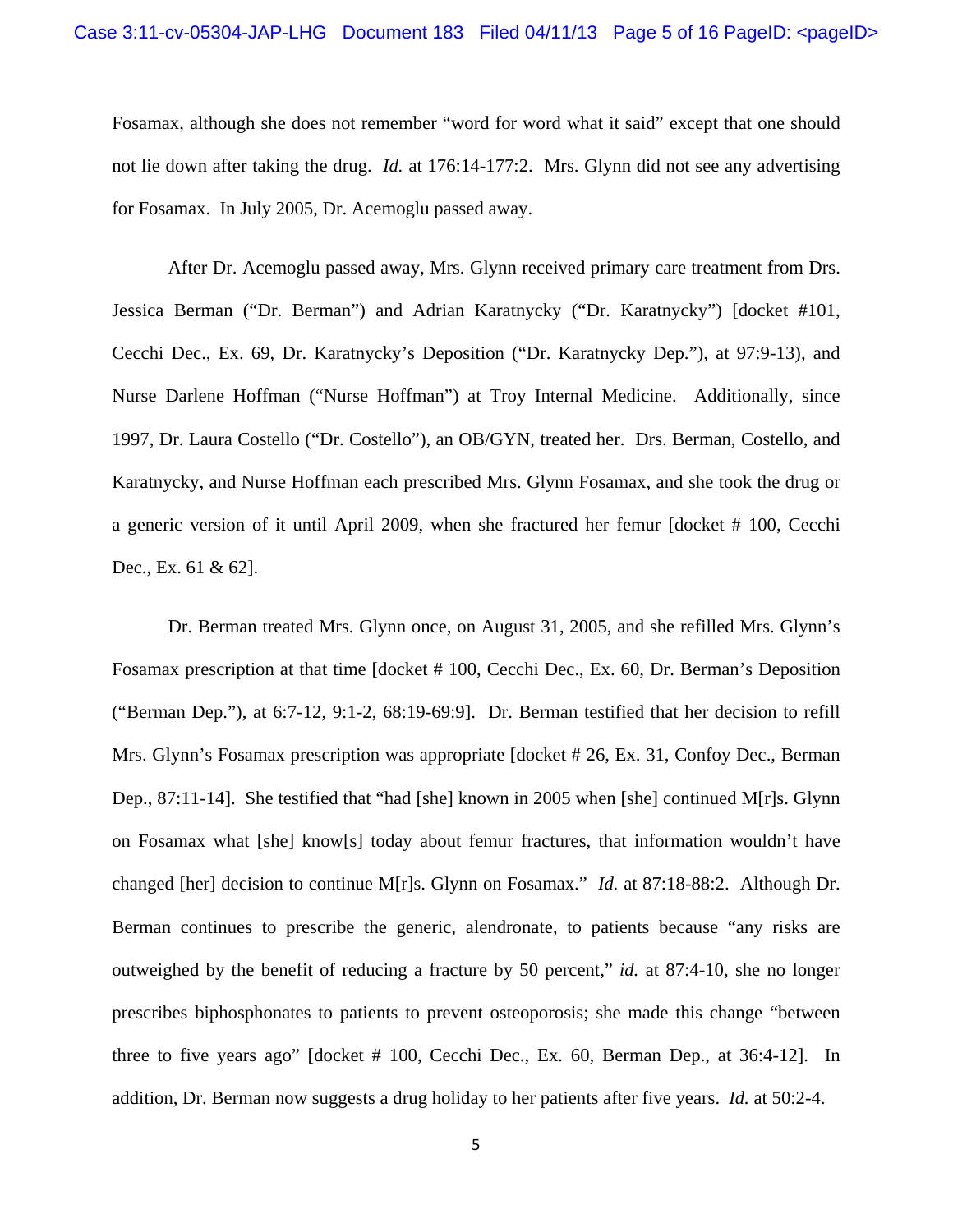Dr. Costello wrote Mrs. Glynn prescriptions for Fosamax and the generic, alendronate, in 2005, 2006, 2007, and 2009 [docket # 100, Cecchi Dec., Ex. 55, Dr. Costello's Deposition ("Costello Dep."), at 171:3-12; Ex. 60 & 61]. During this time, Dr. Costello still considered Mrs. Glynn's primary care physician to be managing her bones, but Dr. Costello would write the Fosamax prescriptions as a matter of convenience [docket # 100, Cecchi Dec., Ex. 55, Costello Dep., at 108:3-17]. Prior to writing a prescription for Fosamax, Dr. Costello evaluated Mrs. Glynn to determine whether the benefits of Fosamax outweighed the risks for her, and Dr. Costello found that they did. *Id.* at 97:6-21. Dr. Costello testified that she undertook this benefits and risk analysis several times when refilling Mrs. Glynn's Fosamax prescription, *see id.* at 99:21-100:1; 103:12-19, but at one point in her testimony, Dr. Costello states that she "can't remember" going over the risk and benefit analysis of Fosamax with Mrs. Glynn, although it was something she typically did. *Id.* at 163:4-16.

Dr. Costello further testified that she still prescribes Fosamax to her patients for the treatment and prevention of osteoporosis. *Id.* at 50:14-24; 130:14-21. She continues to prescribe Fosamax because she "believe[s] that the slight risk of an atypical femur fracture is outweighed by [the] overall benefit of reducing all the other types of fractures." *Id.* at 131:15-24; *see also id.* at 53:16-54:1. She does not specifically tell her patients the risk of AFF, however, because they are a "very low risk." *Id.* at 61:6-18. Yet, Dr. Costello then stated that she does discuss AFFs "if a woman has been on Fosamax for [a] period of time" because they are a "serious adverse effect" and "it's something important for them to know so they can make an informed decision." *Id.* at 178:1-18. She testified that she relies on the FDA's approved label of a drug when deciding whether to prescribe the drug to her patients and she familiarizes herself with the risk information contained in the label; she also tries to keep up with the FDA's changes to the label.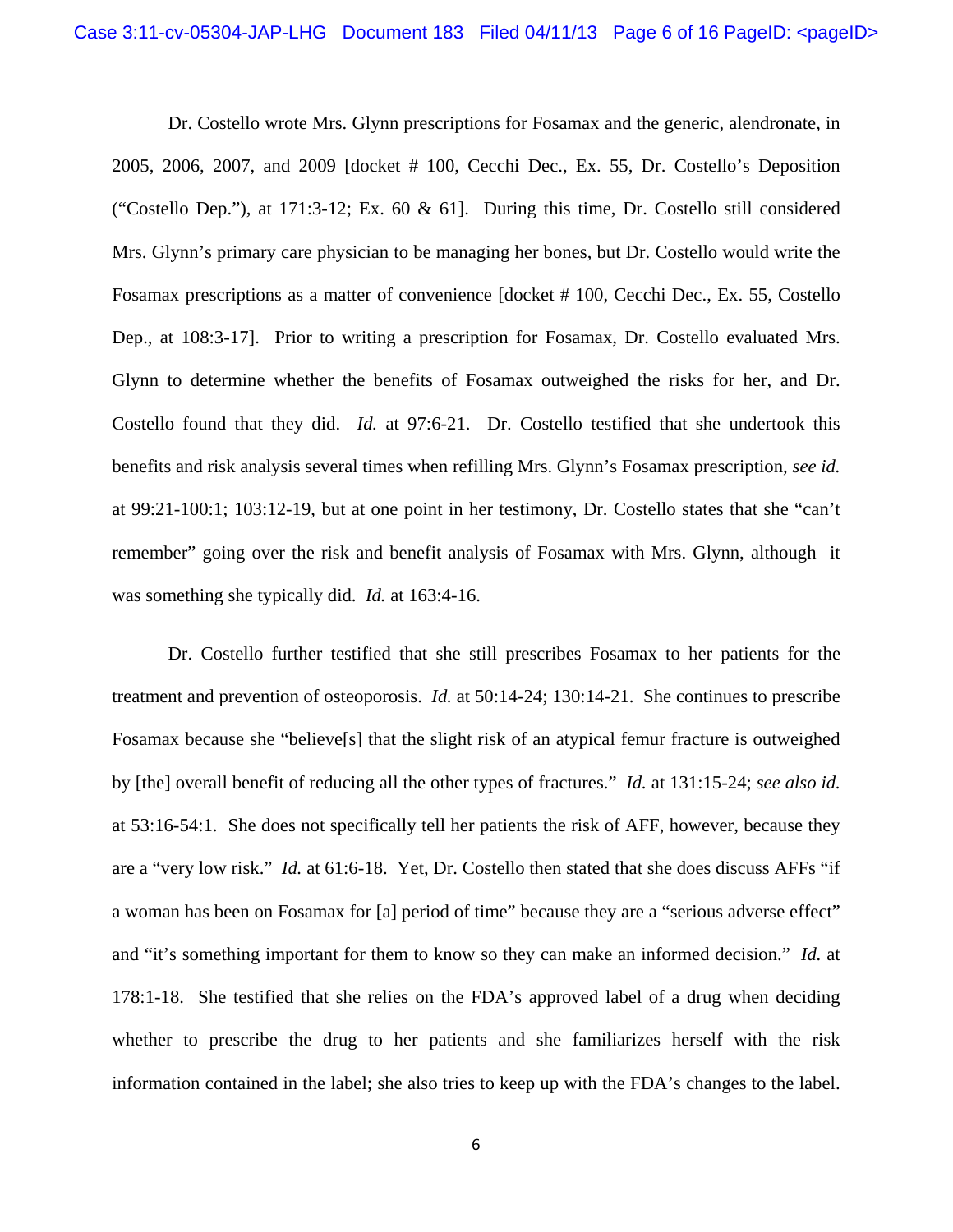*Id.* at 30:17-31:9; 14-:8-24. Dr. Costello's prescribing practices regarding Fosamax have changed; in fact, her prescriptions decreased, and she is prescribing "calcium and vitamin D more than Fosamax." *Id.* at 51:1-7. She explained that she changed her behavior because "atypical fractures . . . raised a flag." *Id.* at 52:7-11.

It appears that Dr. Karatnycky prescribed Fosamax to Mrs. Glynn in 2006 and wrote three refill prescriptions for Fosamax in 2007 [docket # 101, Cecchi Dec., Ex. 61; Ex. 69, Dr. Karatnycky's Deposition ("Karatnycky Dep."), at 62:24-63:9; Ex. 70]. In 2006, a DEXA bone scan revealed that Mrs. Glynn's bone mineral density improved. Based on these results, he opined that "Fosamax was having a beneficial effect for Mrs. Glynn in terms of increasing her bone mass" [docket # 26, Confoy Dec., Ex. 32, Karatnycky Dep., at 89:2-21]. He finds Fosamax effective for treatment of patients with osteoporosis, and he "assume[s] . . . that . . . improving the bone density with . . . Fosamax would naturally reduce the risk of osteoporotic fractures." *Id.* at 59:14-60:18. Dr. Karatnycky testified that if there "was a warning saying that Fosamax was associated with femur fractures," then that "would have possibly triggered a communication" with Mrs. Glynn, especially if he had seen her for an office visit [docket # 101, Cecchi Dec., Ex. 69, Karatnycky Dep., at 206:5-18]. He states that if the information was in the label's warning section, he would have "passed that [information] along" and "possibly even stopped the Fosamax at that point." *Id.* at 82:15-83:8; 207: 2-5. He relies on the information in the label to inform him about the risk and benefits of a drug. *Id.* at 18:15-20.

Dr. Karatnycky changed his prescribing habits in 2011 and now has a "conversation with . . . patients after five years or three to five years about whether they should take the medication." *Id.* at 184:20-185:6. This change in prescribing habits was based on the published data on the "increased risk of atypical fractures." *Id.* at 185:13-186:4. Dr. Karatnycky testified that he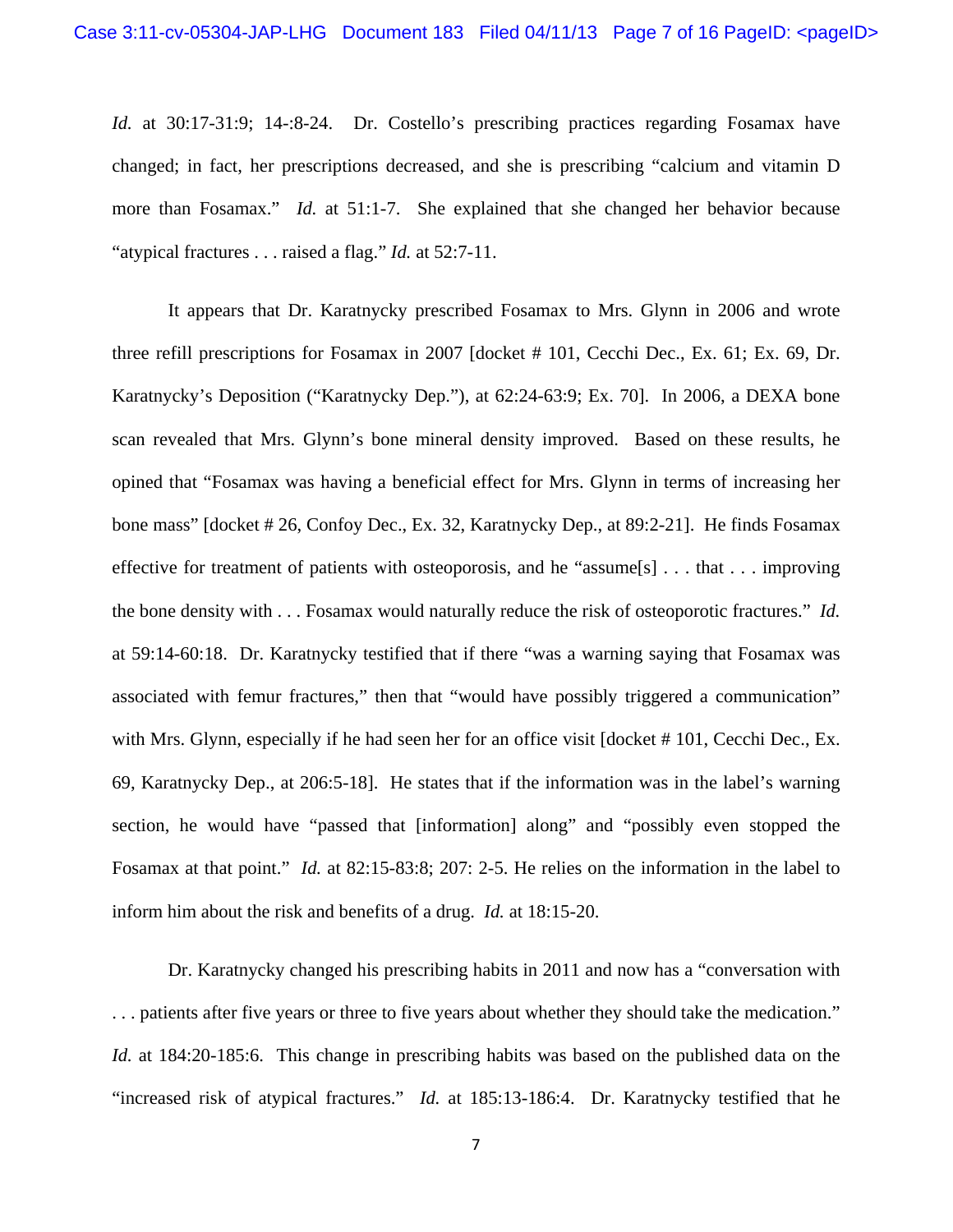would take patients off Fosamax if they are "no longer severely osteopenic" but will continue the drug if the patient continues to be osteopenic. *Id.* at 186:16-187:10.

Nurse Hoffman wrote Fosamax or alendronate sodium prescriptions for Mrs. Glynn beginning in 2008. She testified that her decision to continue Mrs. Glynn on Fosamax in 2008 was appropriate [docket # 101, Cecchi Dec., Ex. 71, Nurse Hoffman's Deposition ("Hoffman") Dep.") at 122:16-19]. Nurse Hoffman has found Fosamax to be effective for the treatment and prevention of osteoporosis, and she relies on a drug's labeling "in considering whether to prescribe medication for a patient." *Id.* at 39:11-14; 70:8-14. Additionally, she testified that "had [she] known then what [she] know[s] today about this issue of fracture," she would have probably had "a different discussion with" Mrs. Glynn regarding Fosamax. *Id.* at 122:20-123:4. A couple of years ago, Nurse Hoffman began recommending that patients consider going off Fosamax after five years. *Id.* at 76:12-17.

## **C. Mrs. Glynn's Femur Fracture**

On April 17, 2009, Mrs. Glynn sustained a fracture to her right femur. Final Pretrial Order ¶ 3. An ambulance took Mrs. Glynn to St. Mary's Hospital in Troy, New York where Dr. Frederick Fletcher operated on her [docket # 26, Confoy Dec., Ex. 41, Dr. Fletcher's Deposition at 48]. About a year after the fracture, Dr. Fletcher examined Mrs. Glynn and said the fracture "healed beautifully," although he noted that she was still complaining of some pain. *Id.* at 80:1- 19. In August 2009, approximately four months after her surgery, Mrs. Glynn began biking and swimming again. [docket # 27, Confoy Dec., Ex. 42].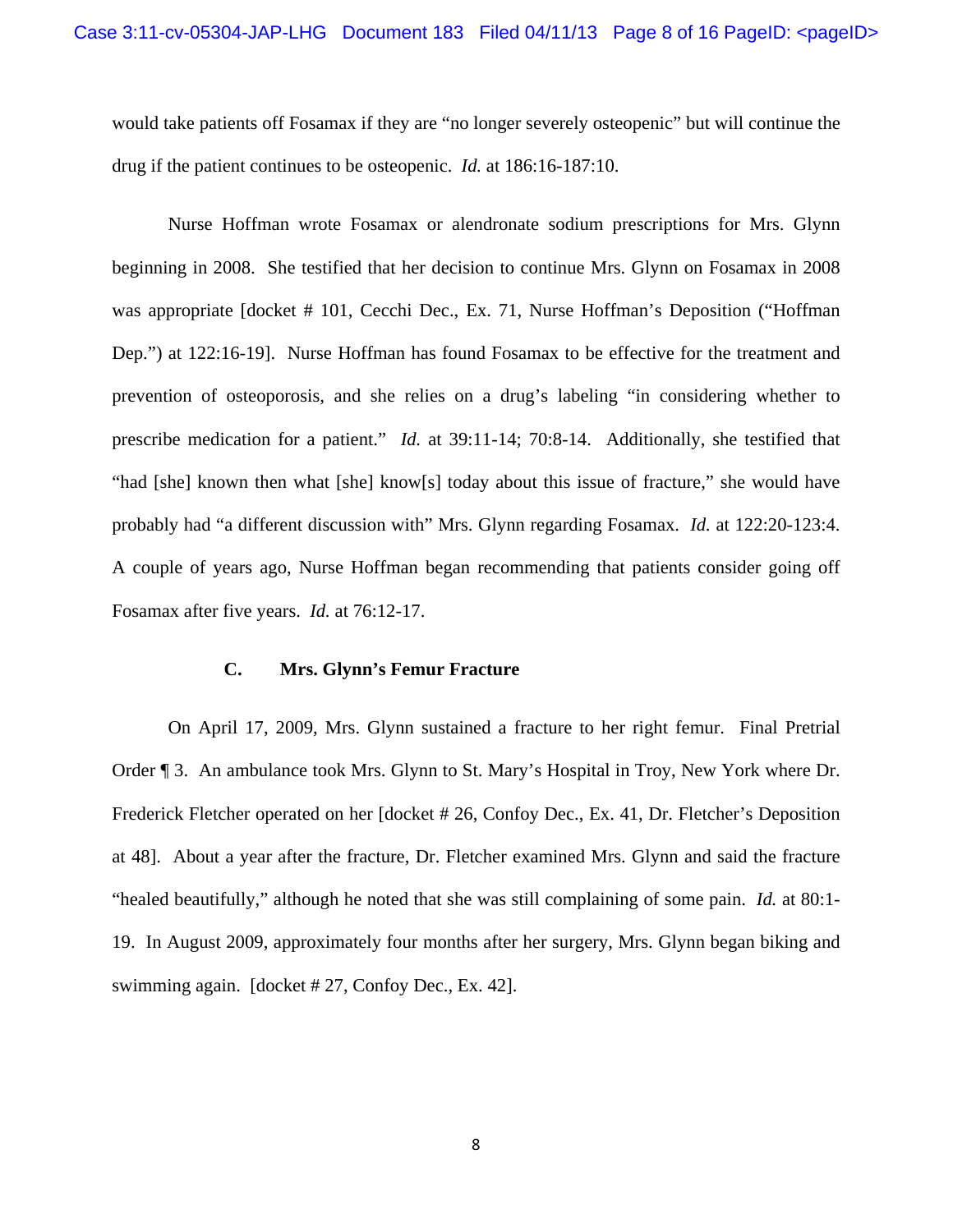#### **D. Plaintiffs' Complaint**

On September 15, 2011, Mrs. Glynn directly filed a Complaint in this Court against Defendant, alleging causes of action for: (1) failure to warn; (2) defective design; (3) negligence; (4) negligent misrepresentation; (5) breach of express warranty; (6) breach of implied warranty of fitness for a particular purpose; (7) breach of implied warranty of merchantability; (8) violation of the Consumer Fraud Act, N.J.S.A. 56:8-2 et seq.; (9) violations of the New York General Business Law (N.Y. Gen. Bus. Law §§ 349 et seq. and 350 et seq.); (10) unjust enrichment; (11) punitive damages pursuant to the N.J. Product Liability Act (N.J.S.A. 2A:58C-1 et seq.) and the N.J. Punitive Damages Act (N.J.S.A. 2A:15-5.10, et seq.); and (12) loss of consortium on behalf of Plaintiff Richard Glynn [docket # 1]. Defendant moved for summary judgment on January 15, 2013 [docket #24]. Subsequently, Plaintiffs decided to pursue only the following claims: (1) failure to warn; (2) breach of the implied warranty of fitness for a particular purpose; (3) violations of the New York General Business Law; and (4) punitive damages; therefore, Defendant's Motion for Summary Judgment applies to these claims only.

## **II. DISCUSSION**

#### **A. Summary Judgment Standard**

To prevail on a motion for summary judgment, the moving party must establish "that there is no genuine dispute as to any material fact and the movant is entitled to judgment as a matter of law." Fed. R. Civ. P. 56(a). In determining whether a genuine dispute of material fact exists, the court must view the facts in the light most favorable to the nonmoving party and extend all reasonable inferences to that party. *Matsushita Elec. Indus. Co. v. Zenith Radio Corp.*,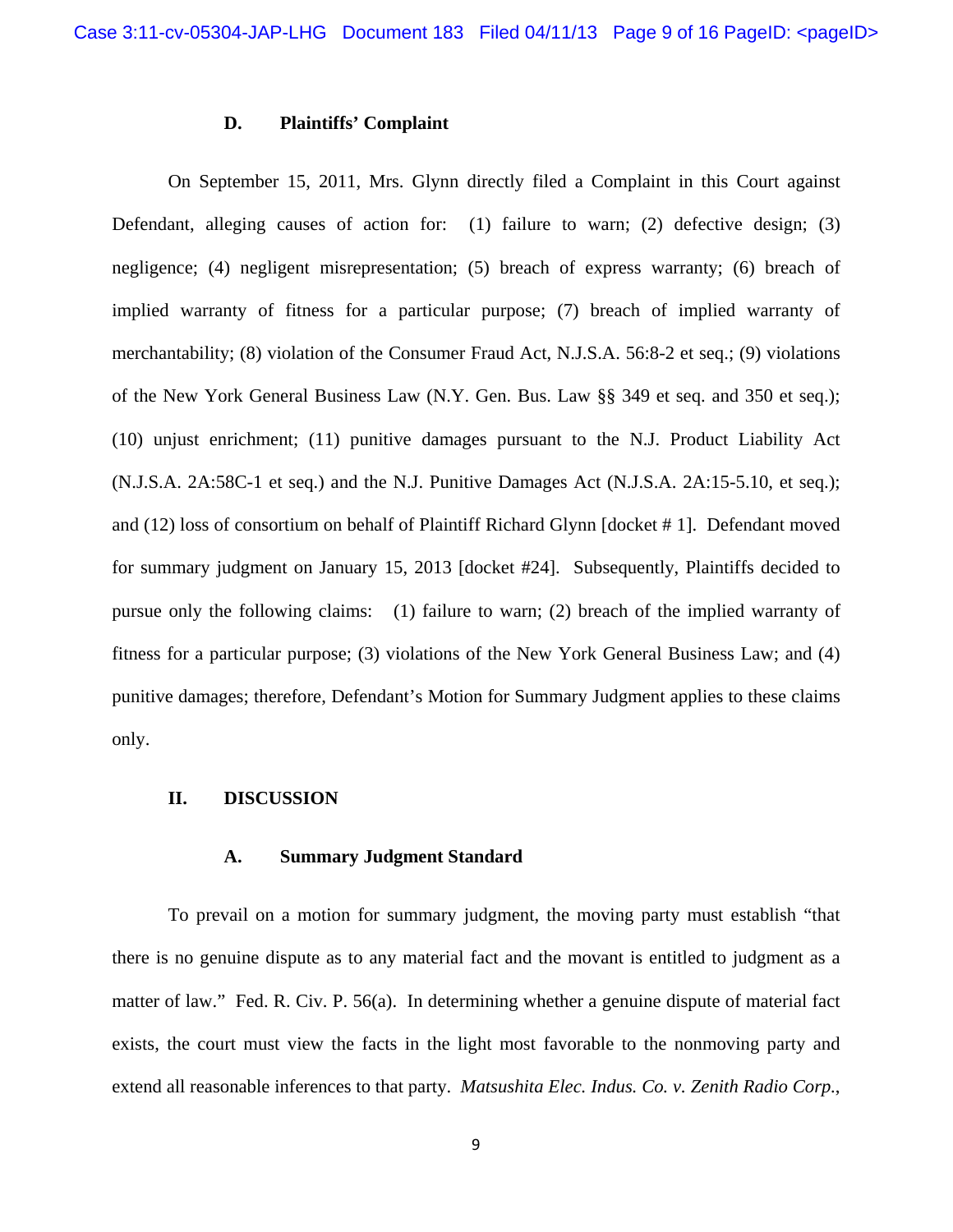#### Case 3:11-cv-05304-JAP-LHG Document 183 Filed 04/11/13 Page 10 of 16 PageID:  $<$ pageID $>$

475 U.S. 574, 587 (1986); *Stephens v. Kerrigan*, 122 F.3d 171, 176–77 (3d Cir. 1997). The Court is not required to "weigh the evidence and determine the truth of the matter" but instead need only determine whether a genuine issue necessitates a trial. *Anderson v. Liberty Lobby, Inc.*, 477 U.S. 242, 249 (1986). A material fact raises a "genuine" issue "if the evidence is such that a reasonable jury could return a verdict for the nonmoving party." *Id.* at 248.

On a summary judgment motion, the moving party bears the initial burden of demonstrating the absence of a genuine issue of material fact. *Celotex Corp. v. Catrett*, 477 U.S. 317, 323 (1986). If the moving party makes this showing, the burden shifts to the nonmoving party to present evidence that a genuine fact issue compels a trial. *Id.* at 324. The nonmoving party must then offer admissible evidence that establishes a genuine issue of material fact, *id.*, not just "some metaphysical doubt as to the material facts." *Matsushita Elec. Indus. Co.*, 475 U.S. at 586.

# **B.** Failure to Warn<sup>4</sup>

Defendant argues that summary judgment must be granted because Plaintiffs are unable to establish the proximate cause element of failure to warn since none of Mrs. Glynn's prescribing doctors testified that a different warning would have changed their decision to prescribe Fosamax. Plaintiffs, however, assert that summary judgment should be denied because material issues of fact exist regarding whether Defendant's failure to warn Mrs. Glynn's doctors about AFFs was a proximate cause of her injuries. Plaintiffs contend that proximate cause requires them to show that an appropriate warning would have changed the manner in which the drug was prescribed and not that it would have changed a doctor's decision to prescribe

<sup>&</sup>lt;sup>4</sup> The parties agree that New York law governs Plaintiffs' substantive claims. *See* Final Pretrial Order at 32 [docket # 150].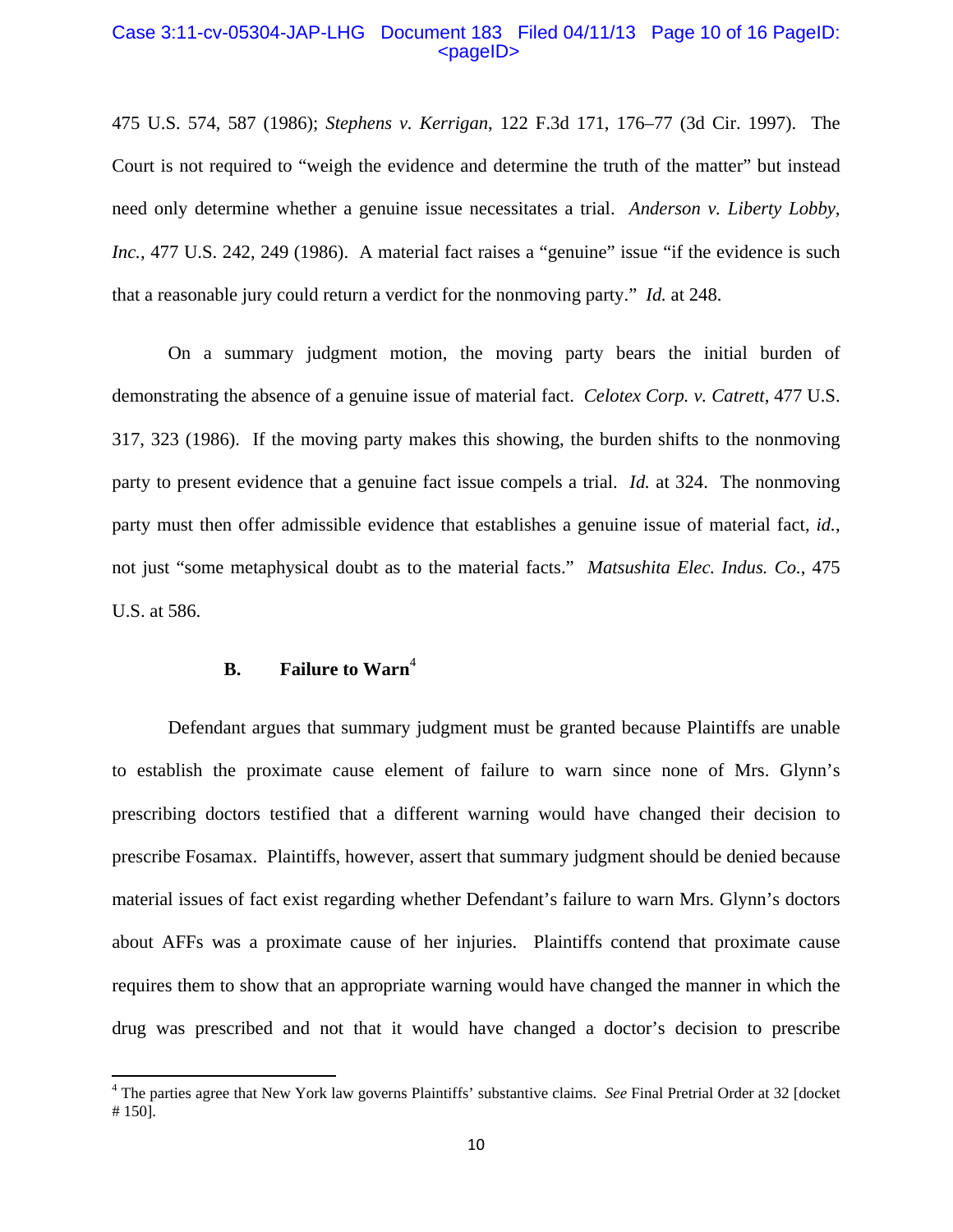#### Case 3:11-cv-05304-JAP-LHG Document 183 Filed 04/11/13 Page 11 of 16 PageID:  $<$ pageID $>$

Fosamax. For example, Plaintiffs claim that prescribing the drug in a different manner includes the doctor passing on new warnings, having a detailed discussion with the patient, recommending a drug holiday, and engaging in an individual patient analysis. Moreover, Plaintiffs argue that New York's heeding presumption applies, meaning if a warning was provided to the prescribing doctor, he or she would have heeded that warning. Lastly, Plaintiffs point out that to the extent her prescribing doctors provided conflicting testimony, the testimony should be assessed by a trier of fact. Defendants replied, arguing that Plaintiffs cannot prove failure to warn where a different warning would not have changed Mrs. Glynn's doctors' prescribing decisions. Defendants point out that none of Mrs. Glynn's doctors testified that they would not have prescribed Fosamax to Mrs. Glynn if the label contained its current warnings.

 "Under New York law, a failure to warn claimant must show (1) that a manufacturer has a duty to warn (2) against dangers resulting from foreseeable uses about which it knew or should have known and (3) that failure to do so was the proximate cause of harm." *In re Fosamax Products Liab. Litig. (Scheinberg v. Merck & Co.)*, 2013 WL 76140, \*3 (S.D.N.Y. Jan. 7, 2013). To "establish proximate causation in a failure to warn claim resulting from a pharmaceutical product, a plaintiff must show that an appropriate warning would have affected the course of treatment of the plaintiff's physician." *Id.* at \*4. Stated differently, the plaintiff must show that "had a different, more accurate warning[] been given, his physician would not have prescribed the drug in the same manner." *Alston v. Caraco Pharmaceutical, Inc.*, 670 F. Supp. 2d 279, 285 (S.D.N.Y. 2009). New York's learned intermediary doctrine provides that "the duty to warn is met by providing information to the prescribing physician, not to the patient directly." *Id.* at 284; *see also Mulhall v. Hannafin*, 45 A.D.3d 55, 58, 841 N.Y.S.2d 282 (N.Y. App. Div. 2007).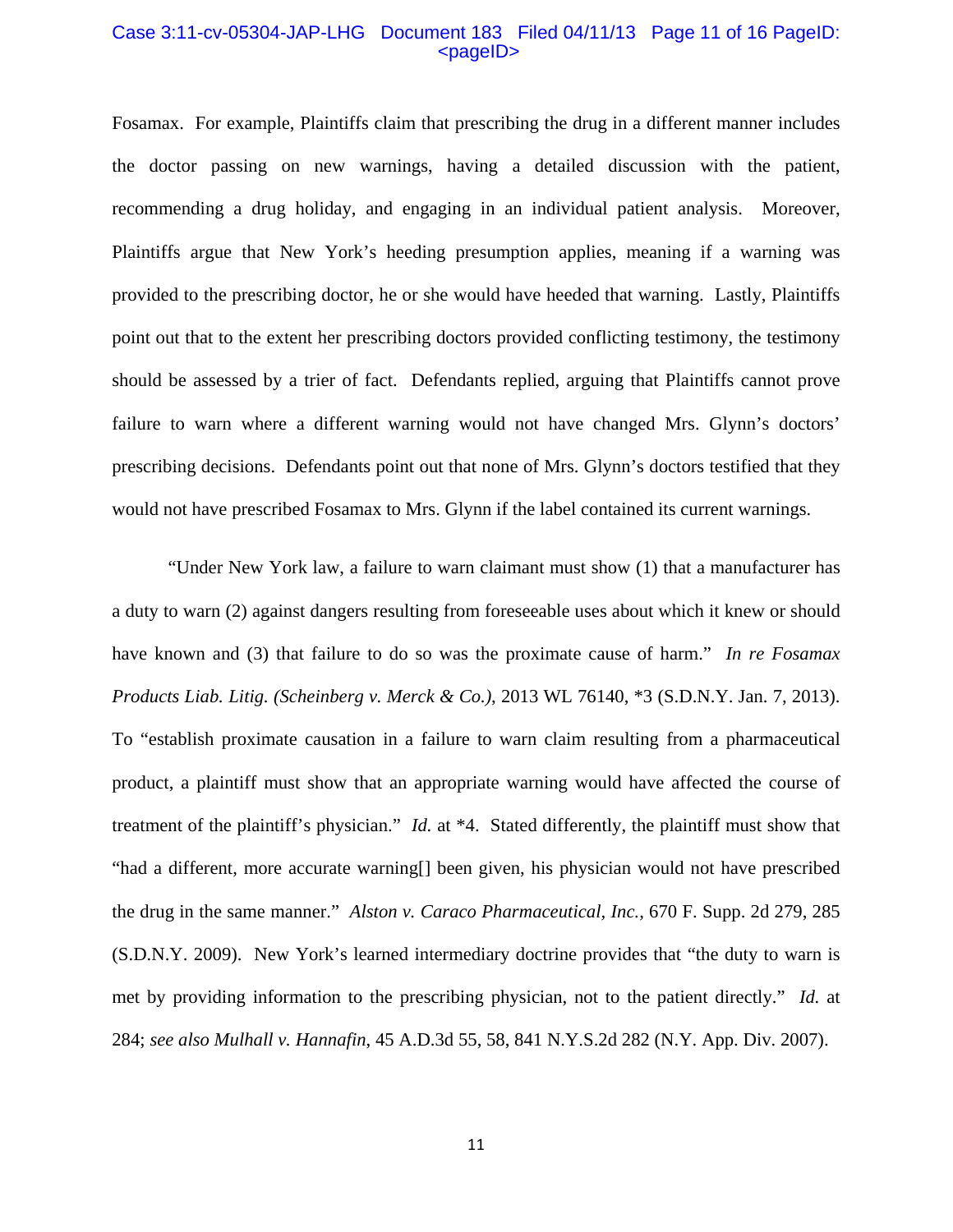#### Case 3:11-cv-05304-JAP-LHG Document 183 Filed 04/11/13 Page 12 of 16 PageID:  $<$ pageID $>$

 Here, the Court has reviewed the testimony of Drs. Berman, Costello, Karatnycky, and Nurse Hoffman and finds conflicting testimony regarding whether an appropriate Fosamax warning would have affected the course of treatment of Mrs. Glynn's prescribing physicians or changed the manner in which they prescribed the drug to her. Although Drs. Berman, Costello, Karatnycky, and Nurse Hoffman have testified that they changed the manner in which they prescribe Fosamax, they have not definitively stated, with the exception of Dr. Berman who saw Mrs. Glynn once, whether an appropriate warning would have affected the doctors' prescribing practices regarding Mrs. Glynn. *See* docket # 26, Confoy Dec., Ex. 31, Berman Dep., at 87:18- 88:2; docket # 100, Cecchi Dec., Ex. 55, Costello Dep., at 52:7-11, 132:1-10; docket # 100, Cecchi Dec., Ex. 60, Berman Dep., at 36:4-12, 50:2-4; docket # 101, Cecchi Dec., Ex. 69, Karatnycky Dep., at 82:15-83:8, 184:20-185:6, 206:5-18, 207:2-5; docket # 101, Cecchi Dep., Ex. 71, Hoffman Dep., at 76:12-17, 122:16-123:4. As a result, "[i]t is for the jury to decide which of [the doctors' statements] to credit." *In re Fosamax Products Liab. Litig.*, 2013 WL 76140, at \*4. Therefore, this Court will deny Defendant's Motion for Summary Judgment without prejudice as to failure to warn.

## **C. Breach of Implied Warranty of Fitness for a Particular Purpose**

Defendant argues that summary judgment should be granted because it did not breach an implied warranty of fitness for a particular purpose. Defendant asserts that Fosamax is intended and FDA approved for the particular purpose of treating and preventing osteoporosis, and there is no evidence that its statements about Fosamax's efficacy, which are approved by the FDA, were false, misleading, and inaccurate. In addition, Defendant contends that it never warranted that Fosamax was without risk to a person's body and health and notes that prescription medications have known risks.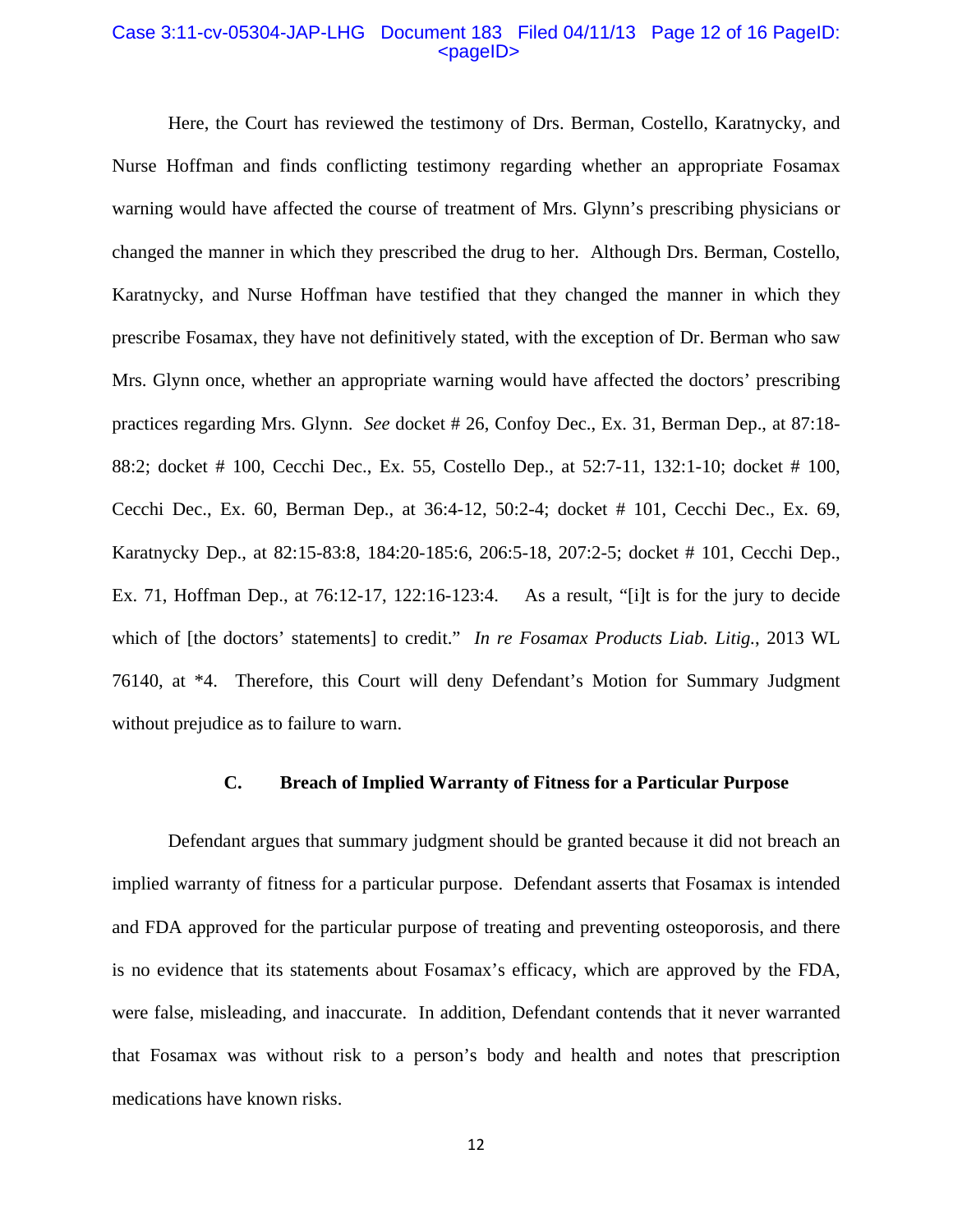#### Case 3:11-cv-05304-JAP-LHG Document 183 Filed 04/11/13 Page 13 of 16 PageID:  $<$ pageID $>$

 Plaintiffs argue that Mrs. Glynn and her prescribing doctors relied on Defendant's representations that Fosamax was an appropriate treatment for her osteopenia, and they expected that Fosamax would improve her bone density and prevent fractures; instead, the drug allegedly caused Mrs. Glynn's AFF.

 Defendants replied, arguing that using Fosamax for the purpose of treating or preventing osteoporosis, its FDA approved use, is not a particular purpose, but the "normal, regular, expected purpose" of the drug  $(Drb7)^5$ . Defendants contend that if using Fosamax to treat or prevent osteoporosis is a particular purpose, then Fosamax is fit for that purpose because of its continued FDA approval. Lastly, Defendant argues that this claim stems from Mrs. Glynn's misunderstanding of what the Fosamax label said regarding the drug's benefits; Defendant never communicated to Mrs. Glynn's "doctors that Fosamax prevents *all* fractures at *all* sites of the body in *all* patient populations (both osteoporotic and osteopenic)" (Drb7).

 To establish a breach of an implied warranty of fitness for a particular purpose, "the buyer must establish that the seller had reason to know, at the time of contracting, the buyer's particular purpose for which the goods are required and that the buyer was justifiably relying upon the seller's skill and judgment to select and furnish suitable goods, and that the buyer did in fact rely on that skill . . . ." *Saratoga Spa & Bath, Inc. v. Beech Sys. Corp.*, 656 N.Y.S.2d 787, 790 (N.Y. App. Div. 1997). Thus, the "existence of this warranty . . . depends in part upon the comparative knowledge and skill of the parties." *Id.*

 Here, the Court finds that material issues of fact exist regarding the particular purpose element of Mrs. Glynn's claim. Defendant argues that the particular purpose, if there is one, is

<sup>&</sup>lt;sup>5</sup> Any citations to Drb7 mean Defendant's reply brief at page 7. Likewise, any citations to "Db" and a number or "Pb" and a number mean Defendant or Plaintiffs' brief at a page number.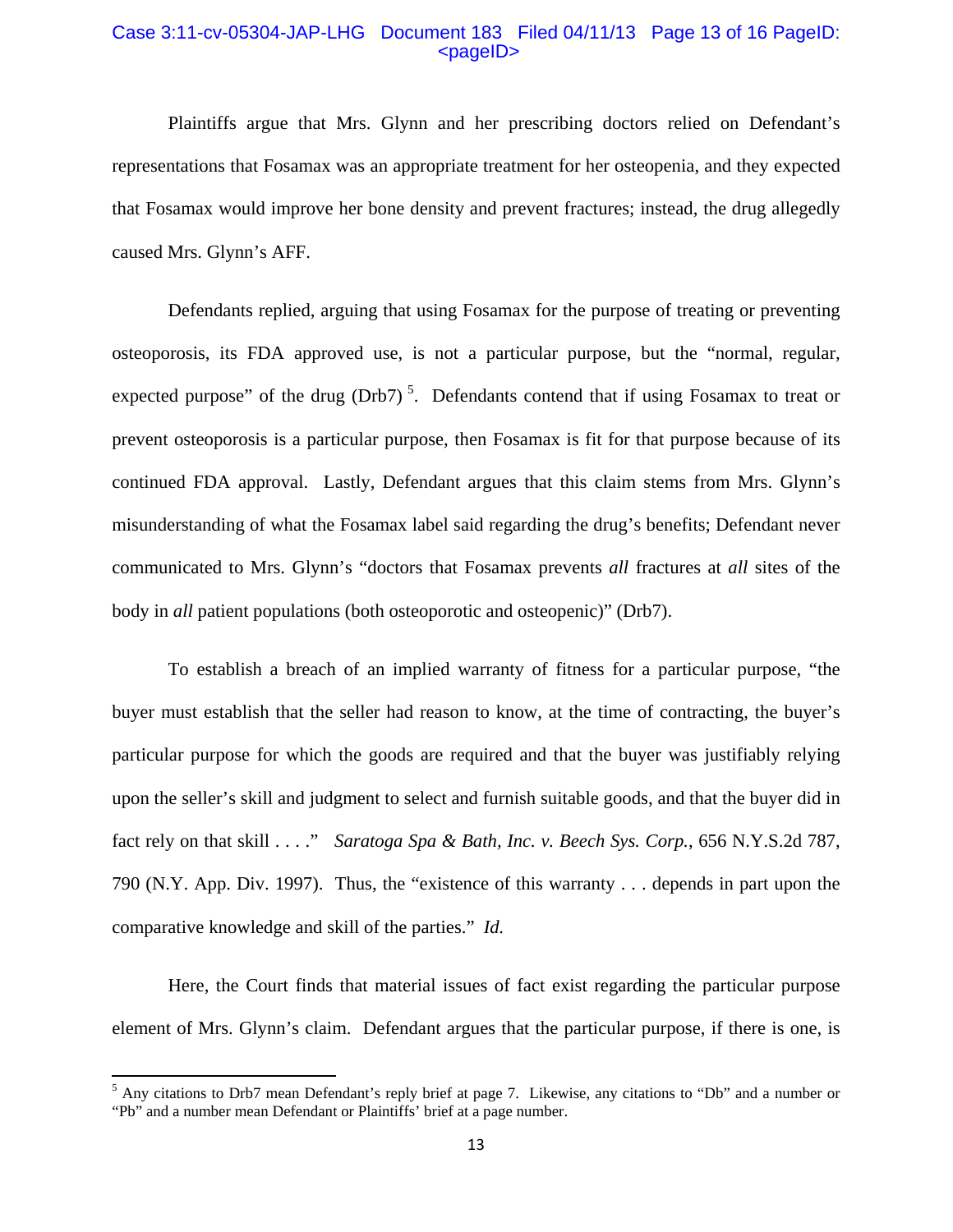#### Case 3:11-cv-05304-JAP-LHG Document 183 Filed 04/11/13 Page 14 of 16 PageID:  $<$ pageID $>$

the treatment and prevention of osteoporosis while Plaintiffs argue that the purpose was to treat osteoporosis and reduce fractures. In addition, it is unclear exactly what implied warranty, if any, Defendant communicated to the prescribing physicians. Because Defendant has not demonstrated the absence of a genuine issue of material fact and it is unclear whether it is entitled to judgment as a matter of law on this claim, this Court will deny summary judgment without prejudice.

## **C. Violations of New York General Business Law**

 In their Complaint, Plaintiffs allege that Defendant violated two sections of the New York General Business Law: § 349 and § 350. Defendant argues that summary judgment should be granted because (1) Plaintiffs cannot show reliance on any Fosamax advertising or marketing, meaning the § 350 claim fails; and (2) Plaintiffs § 349 claim is preempted by federal law.

 Section 349 of the New York General Business Law provides that "[d]eceptive acts or practices in the conduct of any business, trade or commerce or in the furnishing of any service in this state are hereby declared unlawful." N.Y. GEN. BUS. LAW § 349(a). Section 350 states "[f]alse advertising in the conduct of any business, trade or commerce or in the furnishing of any service in this state is hereby declared unlawful." N.Y. GEN. BUS. LAW § 350. "These statutes on their face apply to virtually all economic activity, and their application has been correspondingly broad." *Goldych v. Eli Lilly & Co.*, 2006 WL 2038436, \*6 (N.D.N.Y. Jul. 19, 2006). The "elements for both of these causes of action are (i) that defendants engaged in conduct that was misleading in a material respect; (ii) the deceptive conduct was 'consumer oriented'; and (iii) that the plaintiff was injured *'by reason of'* defendant's conduct." *Id.* "[C]ompliance with FDA warning requirements is a complete defense" to both of these statutes.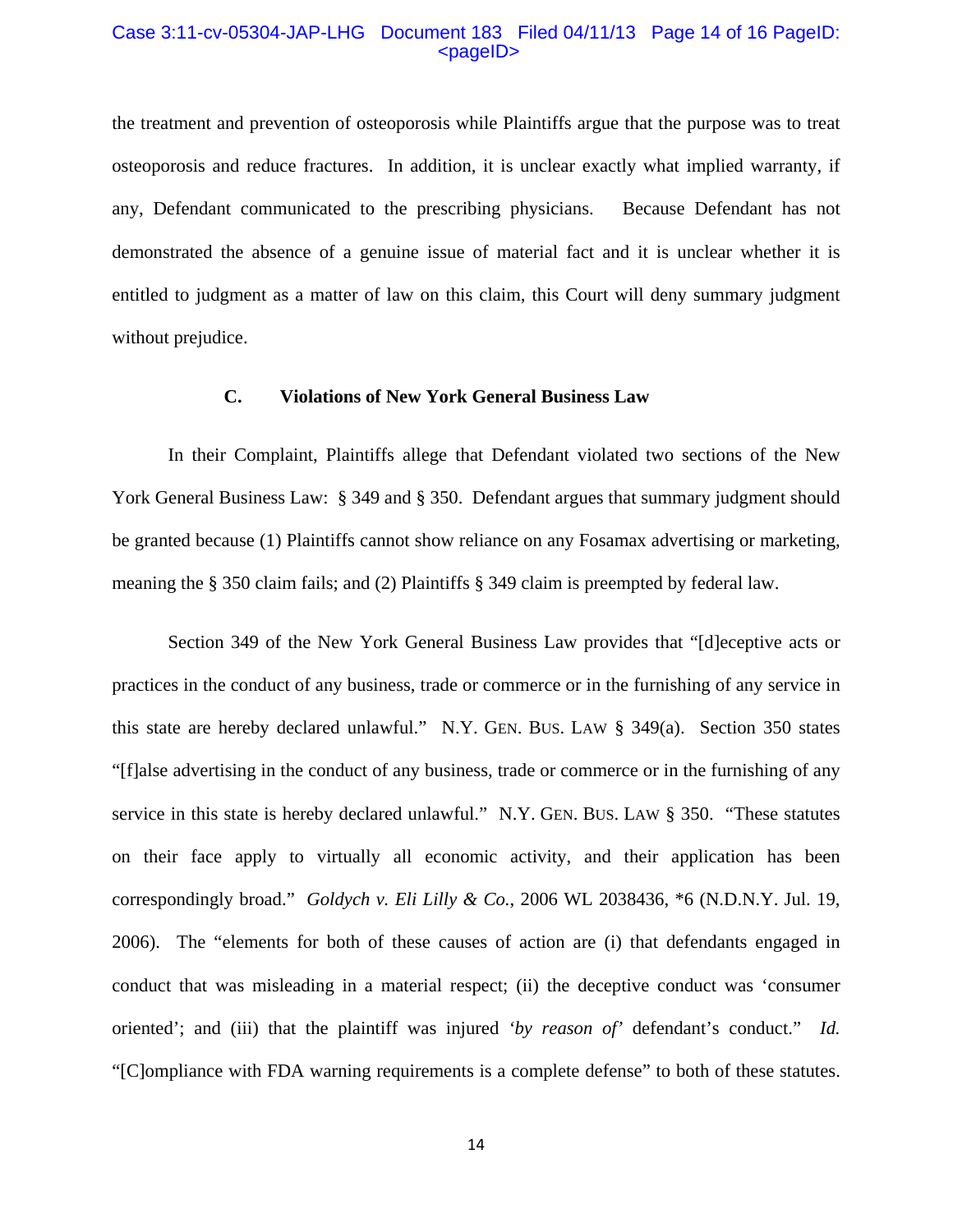#### Case 3:11-cv-05304-JAP-LHG Document 183 Filed 04/11/13 Page 15 of 16 PageID:  $<$ pageID $>$

*Am. Home Products Corp. v. Johnson & Johnson*, 672 F. Supp. 135, 144 (S.D.N.Y. 1987); *see also* N.Y. GEN. BUS. LAW §349(d) (providing "it shall be a complete defense that the act or practice is . . . subject to and complies with the rules and regulations of, and the statutes administered by, the federal trade commission or any official department, division, commission or agency of the United States"); N.Y. GEN. BUS. LAW §350-c (stating it shall be a complete defense if an individual presents "evidence that the advertisement is subject to and complies with the rules and regulations of, and the statutes administered by, the Federal Trade Commission"); *Am. Home Products Corp.*, 672 F. Supp. at 144 (recognizing that "New York courts have construed" § 350-c "to cover regulations by other federal agencies" as well as the Federal Trade Commission).

 The Court will grant Defendant's Motion for Summary Judgment as to §§ 349 and 350. Fosamax is approved by the FDA, and therefore, this approval is a complete defense to a § 349 claim. *See Cytyc Corp. v. Neuromedical Sys., Inc.*, 12 F. Supp. 2d 296, 301 (S.D.N.Y. 1998); *Am. Home Products Corp. v. Johnson & Johnson*, 672 F. Supp. 135, 144 (S.D.N.Y. 1987).

Regarding § 350, Plaintiffs cannot bring an action for false advertising because the parties have stipulated that "Mrs. Glynn does not claim to have seen any advertising for Fosamax." Final Pretrial Order, p. 3.

Because there is no genuine issue of material fact regarding these claims, Defendant is entitled to judgment as a matter of law, and its Motion for Summary Judgment is granted as to Plaintiffs' New York General Business Law claims.